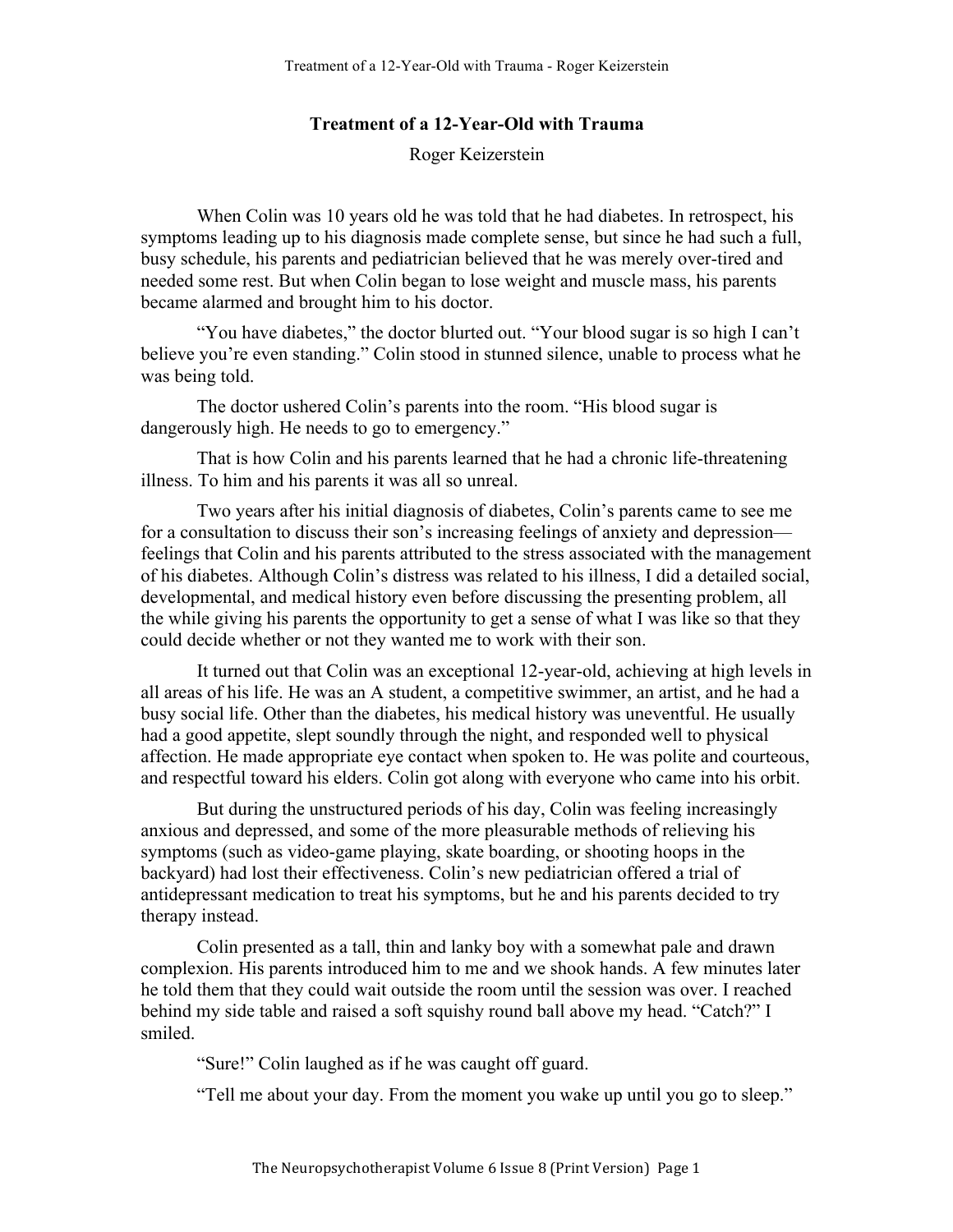As we tossed the ball back and forth, Colin filled me in. "On school days I get up about 7:30, check my levels, and have something to eat. I get dressed, pack my lunch, make sure my insulin pump and pack are right, and catch the bus at 8:30."

Colin went on to tell me that most school days went smoothly—he liked his teachers and enjoyed his special subjects, especially art and woodwork.

"Three nights a week I swim with the team and one night I have an art lesson."

"How often do you compete?"

"We have meets every couple of weeks." Colin's parents had told me that the swim meets often involved early morning travel on weekends and they asked him if he wanted to take a break from it, but Colin declined because he loved being on the team.

"Most weekend nights I do homework and assignments, watch some TV, take a shower, and head off to bed," Colin concluded.

"Thanks for filling me in," I smiled.

During our next two sessions, I sought the answer to two important questions regarding having a chronic (although manageable) disease. Did Colin accept his diabetes, and did he feel confident in his self-care?

"I do accept it, but I'm hopeful that there will be a cure one day. I think I manage it pretty well, although checking my levels and adjusting what I eat is annoying. I get frustrated at times.

"Have you had a scare in the past year and a half, regarding your sugar levels or your health?'

"No," Colin replied.

"Sounds like you've got things under control," I replied. "And I too hope that there is a cure one day."

At the next session I checked in with Colin on how well our sessions were going for him. He said he felt comfortable and positive. I then proceeded to review with him what he had told me the previous two sessions about his full and busy life and his acceptance and management of his diabetes. He reaffirmed that it was manageable. Consequently, I felt confident about my next intervention.

"But I was wondering," I offered, "Why then do you think you're feeling anxious and depressed?"

Colin looked away. "I don't know." Tears welled up in his eyes.

He removed his glasses and wiped his face.

Minutes later, Colin looked up at me, his weary brown eyes seeking an answer.

I leaned forward and gently asked, "Do you think you might be able to describe what happened in the doctor's surgery when he told you that you had diabetes? Whatever you can remember."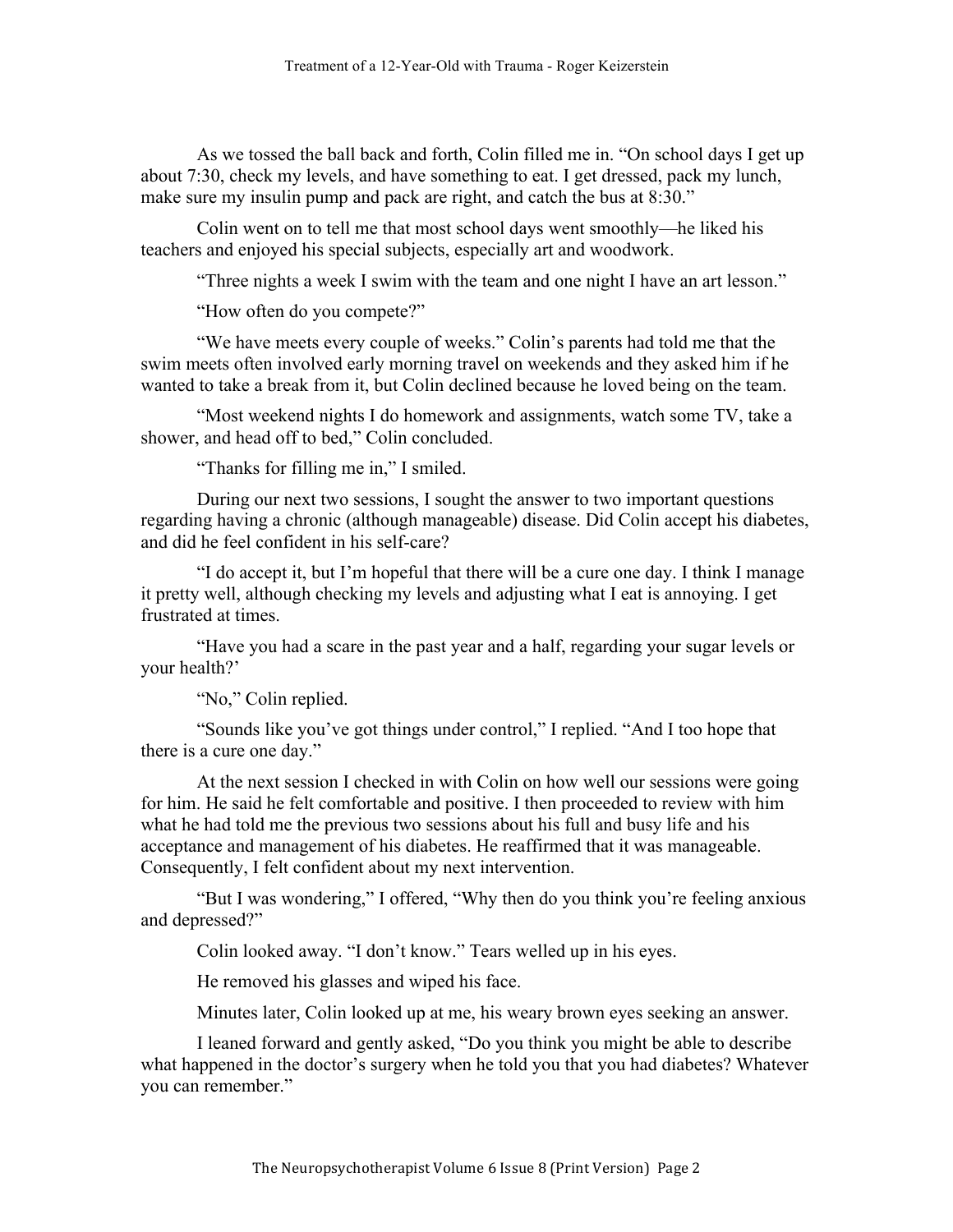Colin nodded. "I can remember it like it was yesterday."

I waited.

"He said my blood sugar was so high he couldn't believe I was standing. And he blurted out that I had diabetes! Just like that. When he told my parents, they turned white"

I shook my head.

Since I was working on the hypothesis that Colin's experience in the doctor's surgery was likely a traumatic one, I did not encourage him to tell me more than he had already offered for fear of re-traumatizing him by over-exposing him to too much traumatic energy so early in the therapy. But I did feel confident enough to do some cognitive work.

"How do you think the doctor should have handled it?"

"Not like that," Colin asserted. "He should have been calmer, more reassuring."

"You're exactly right, "I replied. "I've had several colleagues in a similar situation, and they handled it a lot differently. They would have told you that they were concerned about your blood sugar reading and brought your parents in. They would have calmly but firmly instructed your parents that you needed to get to the nearest emergency department."

"That would have been better." The color had returned to Colin's face.

We sat in silence for a while. Then I proceeded to do more cognitive work.

"You know, Colin, that doctor appeared to panic, and he handled the situation poorly. For all we know *his* blood sugar was up, and *he* was having a stressful day." We both chuckled. "But nonetheless, from a purely medical point of view, his doctoring was right on the mark. He got you out of his surgery quickly and straight to emergency so you could get proper care."

"I can see that," Colin shook his head in agreement.

Doing cognitive work in trauma therapy is important. It not only serves to elucidate partial misinterpretations or "take-aways" from the traumatic event but can simultaneously loosen up or safely defuse traumatic energies lodged in the autonomic nervous system. In Colin's case, presenting a more balanced, *more realistic*, picture of what happened in the doctor's office is a good example of this. In some cases, the client's misinterpretations of a traumatic event can be dissociative, requiring more time to carefully examine and reconstruct.

At the following session, I reviewed with Colin the material we had previously covered and asked if it had been helpful. "Yes," he replied. "I feel less shaky."

"Good"

I grabbed the ball from behind my side table and threw it to him. He smiled broadly, red cheeks and all.

"Today I would like to talk about triggers," I continued. "What causes you to become overly anxious?"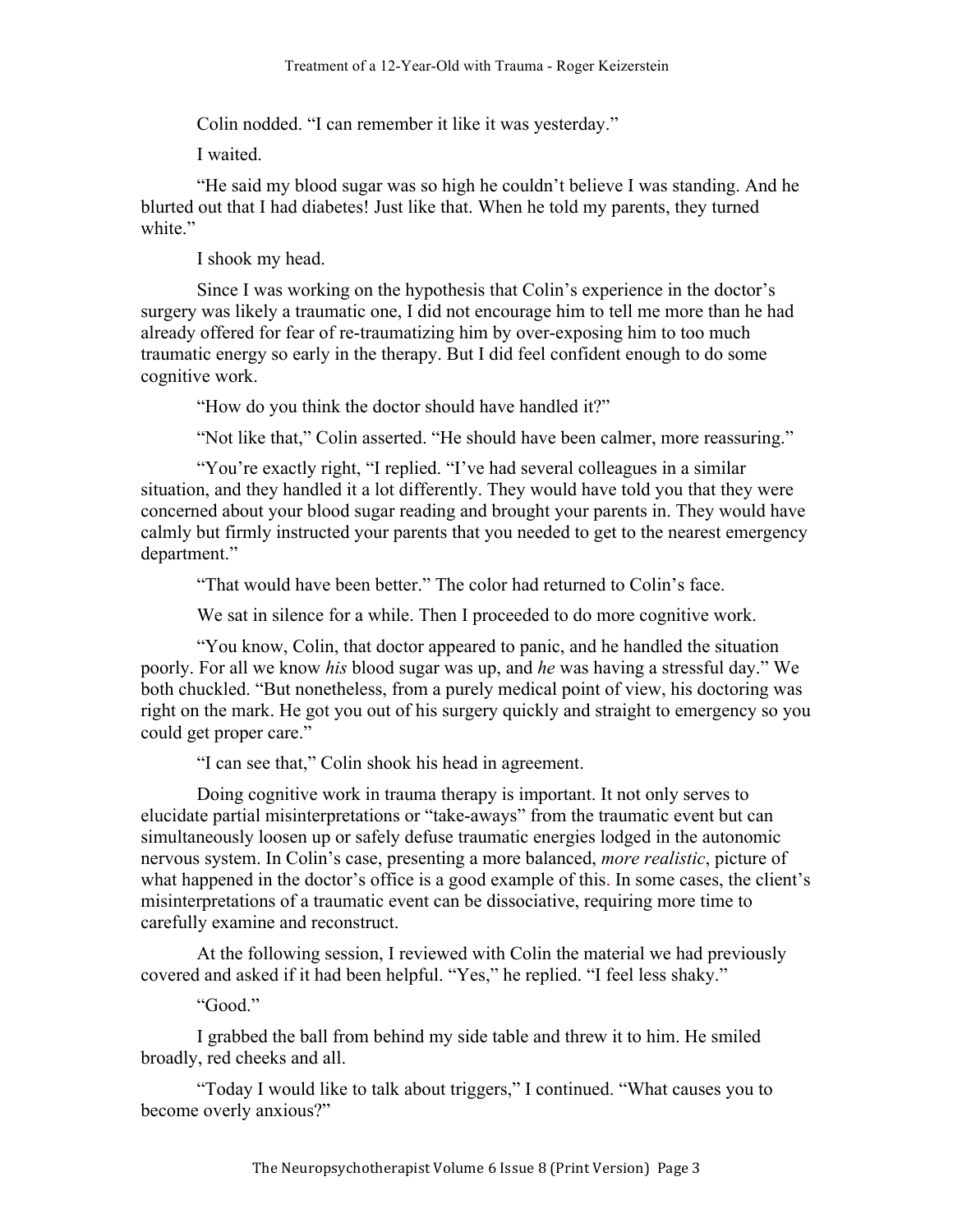Colin gave it some thought. "It's when my levels spike despite my best effort." "OK," I nodded affirmatively. "I'll teach you some relaxation techniques to reduce your anxiety. Anybody can use them; all you need is a brain!" Colin laughed out loud.

I proceeded to demonstrate a few easy breathing exercises: the limp noodle (where the client bends over and goes limp and holds the position for one or two minutes), mindful focused breathing, and a form of breathing that initiates self-hypnosis. I also told him that sucking on peppermints, pressing a small cold bottle of water against his forehead, or counting backwards from a hundred by threes were also ways to signal to your brain to relax. I did not want to complicate matters by explaining to Colin that all these anxiety-reducing offerings were evidenced-based methods of transitioning from the sympathetic (all feeling and dysregulation) to the parasympathetic (calm and equilibrium) nervous-system branches within the autonomic nervous system.

Before the session came to an end, I gave Colin some therapeutic homework. I asked him to consider describing in verbal, narrative, or pictorial form what happened in the doctor's surgery after he was told that he had diabetes. "This would be for a future session," I explained. The focus on triggers and the introduction of relaxation techniques to address them was a way to help Colin take control of his anxiety in the here and now and prepare him to deal with and process much more emotionally intense material in the future.

The next week Colin came in and said that he had practiced some of the relaxation techniques and they were helpful. He especially liked the limp noodle because it approximated the way in which he rotated his shoulders and bent his upper body over the lip of the pool at swim meets. Colin added that counting by threes backward from a hundred was also effective.

"The counting promotes deliberate thinking," I told him.

Deliberate thinking exercises wed the parasympathetic nervous system to the neocortex, the part of the brain where reason resides.

Colin offered to verbally describe what happened after the doctor told him he had diabetes. "I was put on the examining table and was hydrated with an intravenous line. An ambulance came and took me to the hospital. I continued on fluids for a while longer and eventually was given insulin."

"How did that go?"

"I was really scared at first, but as I began to feel better, more like my old self, I began to settle down."

"How were you treated in the hospital?

"Good. Everyone was great. For three days my parents never left my side."

Once again I reinforced the positive elements of his experience at the doctor's surgery and at the hospital. I encouraged him to talk them over with his parents as well. Through the reinterpretation of these experiences I was hopeful that Colin would emotionally internalize a more balanced and realistic perspective and supplant the traumatic belief system that fueled the traumatic energy that had been lodged in his body for two years.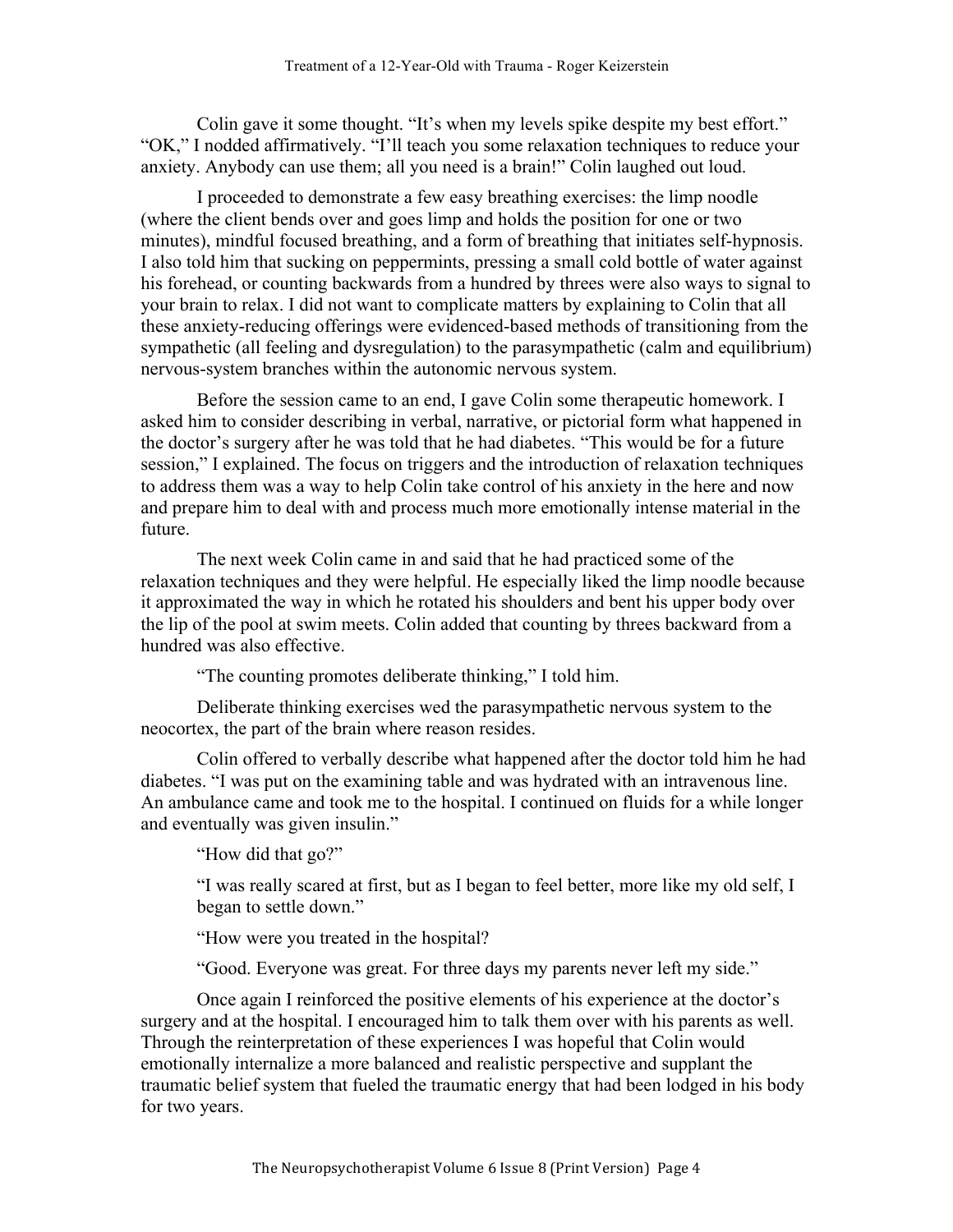During the next few sessions Colin and I practiced the relaxation techniques I had introduced earlier in the therapy and continued to review the new ways in which he was conceiving his experiences at the doctor's and at the hospital that had occurred two years earlier. We agreed to meet again after he returned from a two-week family vacation and the start of a new school year in September.

After Labor Day, I texted Colin's father about setting up our next appointment. I waited for his reply with great anticipation. I was looking forward to resuming my work with this exceptional young man.

Colin's father called me that night. "Colin says that he's feeling real good. He's using the techniques you taught him and doesn't think he needs to come in anymore. He told me to tell you thanks for all your help."

"Terrific," I said, even though I was deflated over his decision to discontinue the therapy. "Tell him to have a great school year!"

*Case considerations.* Colin had a "lower-case" traumatic experience; it was much easier to treat than a capital "T" trauma. Colin was also experiencing puberty, and his increased anxiety was a result of hormonal turbulence. He simply needed to give shape and order to his experience at the doctor's and the hospital to move on emotionally.

When I contacted Colin's parents to get their permission to write this case study, they told me that Colin was doing great. "He's never been better."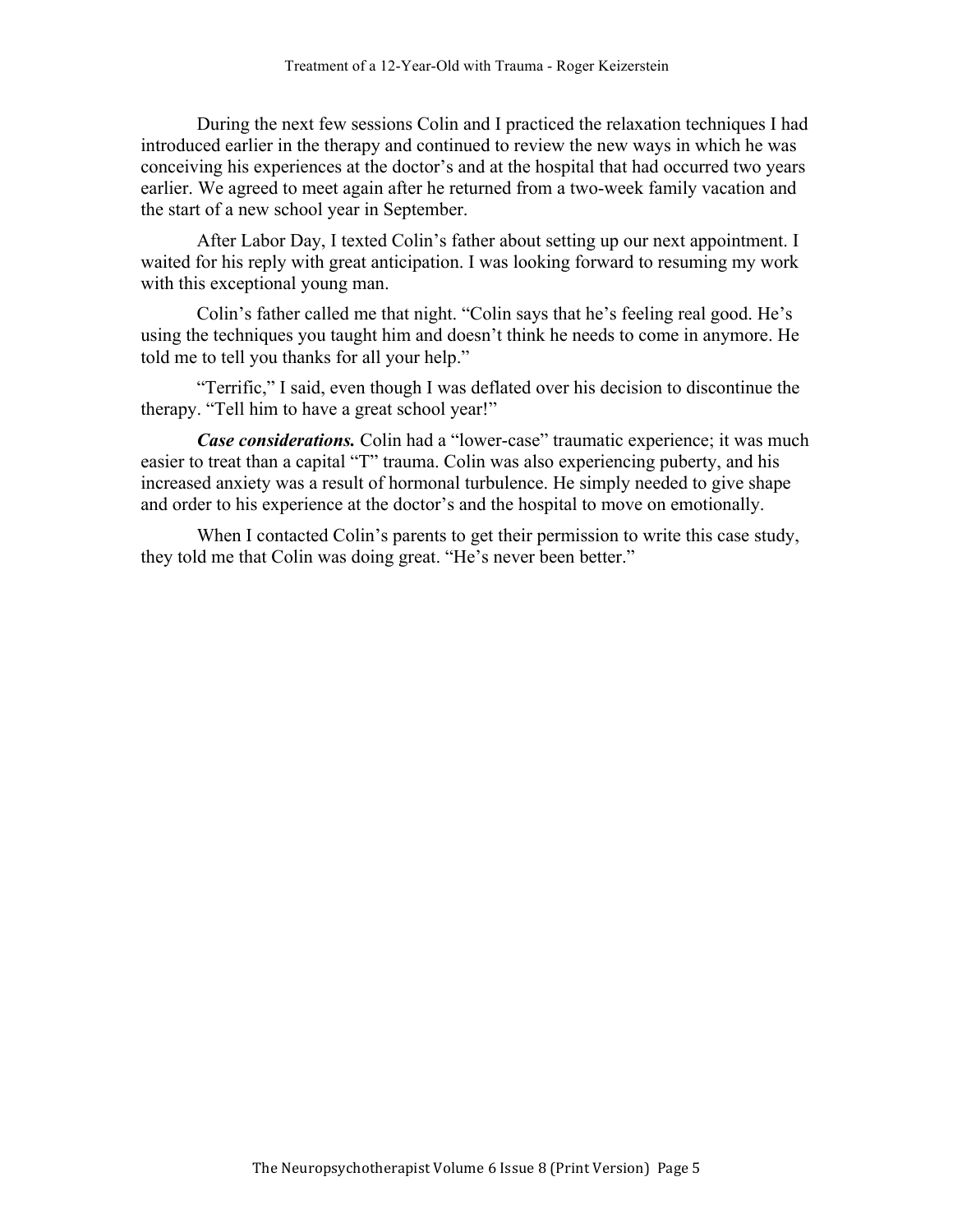# SIDEBAR A:

## *Starting conversations with children*

There are numerous ways that conversations can be started with children, ranging from simple narratives about themselves and their activities to asking them to use their skills of observation and deduction. These are examples of simple, but effective prompts:

- 1. A straightforward request: "Tell me about your day from start to finish."
- 2. Imagine if: "What would you do if you were given two thousand dollars a week for the rest of your life to live on? What would you do with it?"
- 3. Detective work: my office window overlooks a parking lot for a shopping strip across the street: "The person or persons who just got out of their car—what store do you think they're going to?"

The third example is especially helpful for children on the autistic spectrum to teach them forms of symbolism—older people might be going to their local coffee shop, people who are more "dressed-up" to the high-end restaurant, and tradesmen to the deli. We observe their ages, clothes, the manner in which they are walking; where they're parked; and, of course, what kind of car they're driving.

There are other avenues from different cultures that can open the channels for conversation. Many cultures use some form of a "talking stick" that empowers the holder both to have the right to speak and to have some feeling of control in the conversation. They may choose to speak or to just hand the stick on—either action involves the child directly in the conversational experience. Children who pass the stick on may be more comfortable speaking the next time they are handed the stick (Mehl-Madrona & Mainguy, 2014).

Counselors and therapists who work with children will benefit from exploring the many ways in which conversations with children can be encouraged, including online (e.g., "Helping Children Talk," 2017).

It is equally important to know how to be sensitive when children are not ready to talk.

## SIDEBAR B:

## *Re-traumatization*

Therapists too often allow their clients to go too far, too soon in the re-telling of traumatic experiences. The person has to be ready. Triggering bound-up traumatic energy can overwhelm the autonomic nervous system, causing parasympathetic freeze and retraumatization (Szasz, 2003). Therapists need to be aware of the inadvertent potential to retraumatize children due to "therapeutic initiatives to assist them speak of their experiences trauma and its consequences" (White, 2005, p. 10). This is an important concern for all therapists who work with traumatized children—and adults. Recall of the trauma can reconsolidate the memory in such a way that it becomes a worse memory or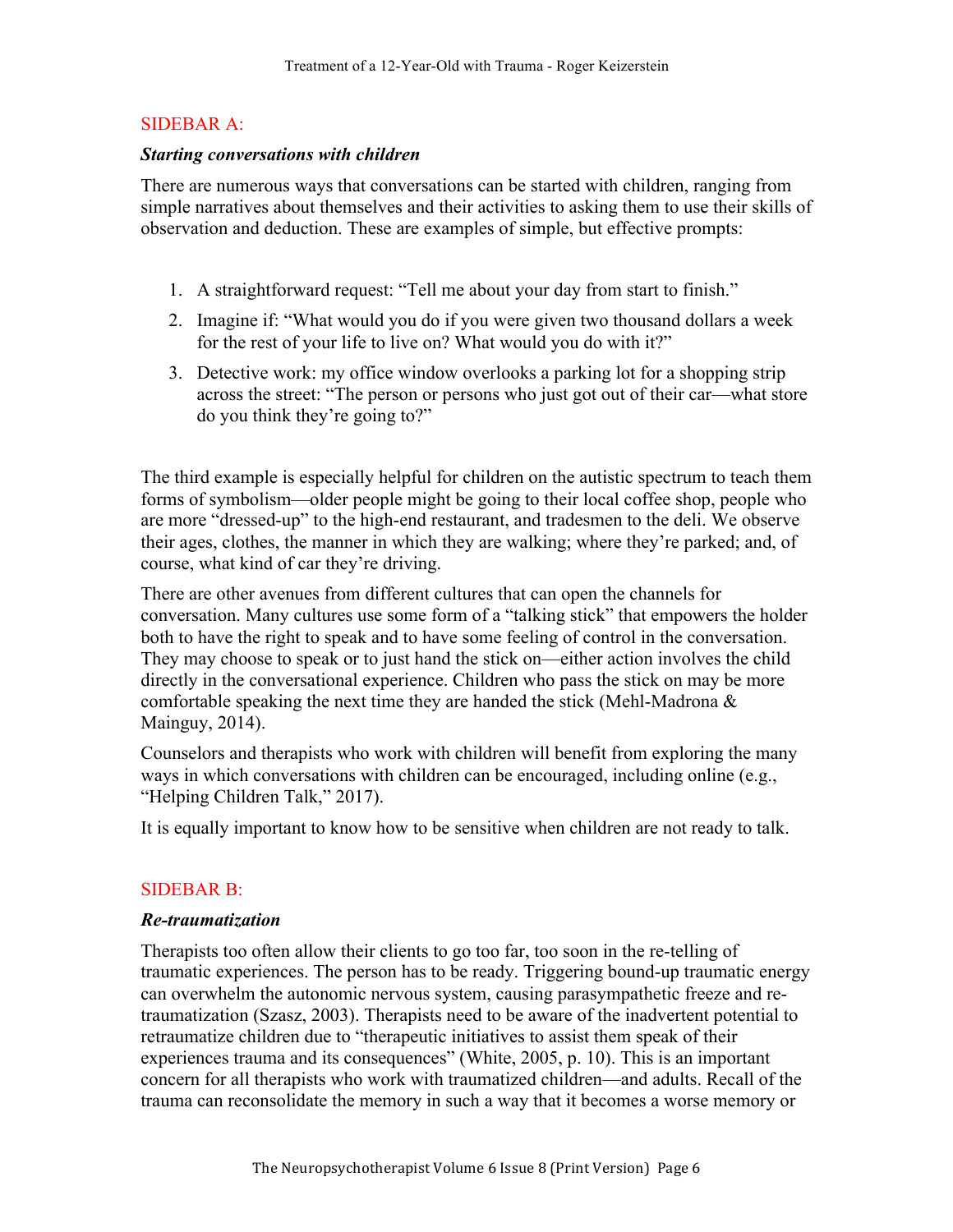establishes associations with the current timeline, in effect re-traumatizing the client (Ecker, 2015). The prevention of re-traumatization is sensitively described by Heidi Hanson in her "Art of Healing Trauma" blog (http://www.newsynapse.com/aps/wordpress/?p=1842) in which she explains how slowing down and allowing for trauma to be dealt with in a measured way can help to reduce and even avoid re-experiencing the overwhelming feelings that can occur when taken back to the context in which the trauma was initially experienced.

#### SIDEBAR C:

#### *Cognitive work*

Traumatic experiences often result in cognitive misinterpretations that become the implicit message (or subconscious "take-away") of the event. This is related to retention of emotional memory in the limbic area, particularly the amygdala, of highly charged events that trigger the sympathetic nervous system (Clark, 1995). For example, if parents have to leave a child in hospital overnight, and the child is traumatized by the medical procedures, this may cause a negative phobic adaptation toward doctors and nurses that can manifest in certain behaviors later in life. The implicit retention of this misinterpretation or dysfunctional take-away—that doctors and nurses are in some way bad—is related to the body's memory of the catastrophic events and the distress of abandonment. This needs to be addressed and a positive reinterpretation introduced. In severe cases, there may need to be a process of de-association of the event from the many connections that may have been created over time before deeper trauma work can be begin. J. Eric Gentry addresses this issue in his book, *Forward-Facing Trauma Therapy* (Compassion Unlimited, 2016).

### SIDEBAR D:

#### *Thinking deliberately*

Deliberate thinking has been shown to reduce anxiety by calming the amygdala in response to increased activity in the prefrontal cortex and the cingulate gyrus. Deliberate thinking reduces the amount of fantasy and imaginative wandering. Research on mind wandering has provided a surprising amount of information on the process of deliberate thinking on the basis of an "either/or" neural contingency (Fox & Christoff, 2018).

Increasing focus on deliberate thought is another way of calming the emotional centers of the brain and increasing the sense of safety and feeling of comfort in the therapeutic, conversational process. Edward de Bono describes effective thinking as beneficial for self-empowerment and building self-esteem (de Bono, 2014). Asking someone to think deliberately about something, as suggested in the examples above, can disrupt the negative process of ruminating on problems and difficulties.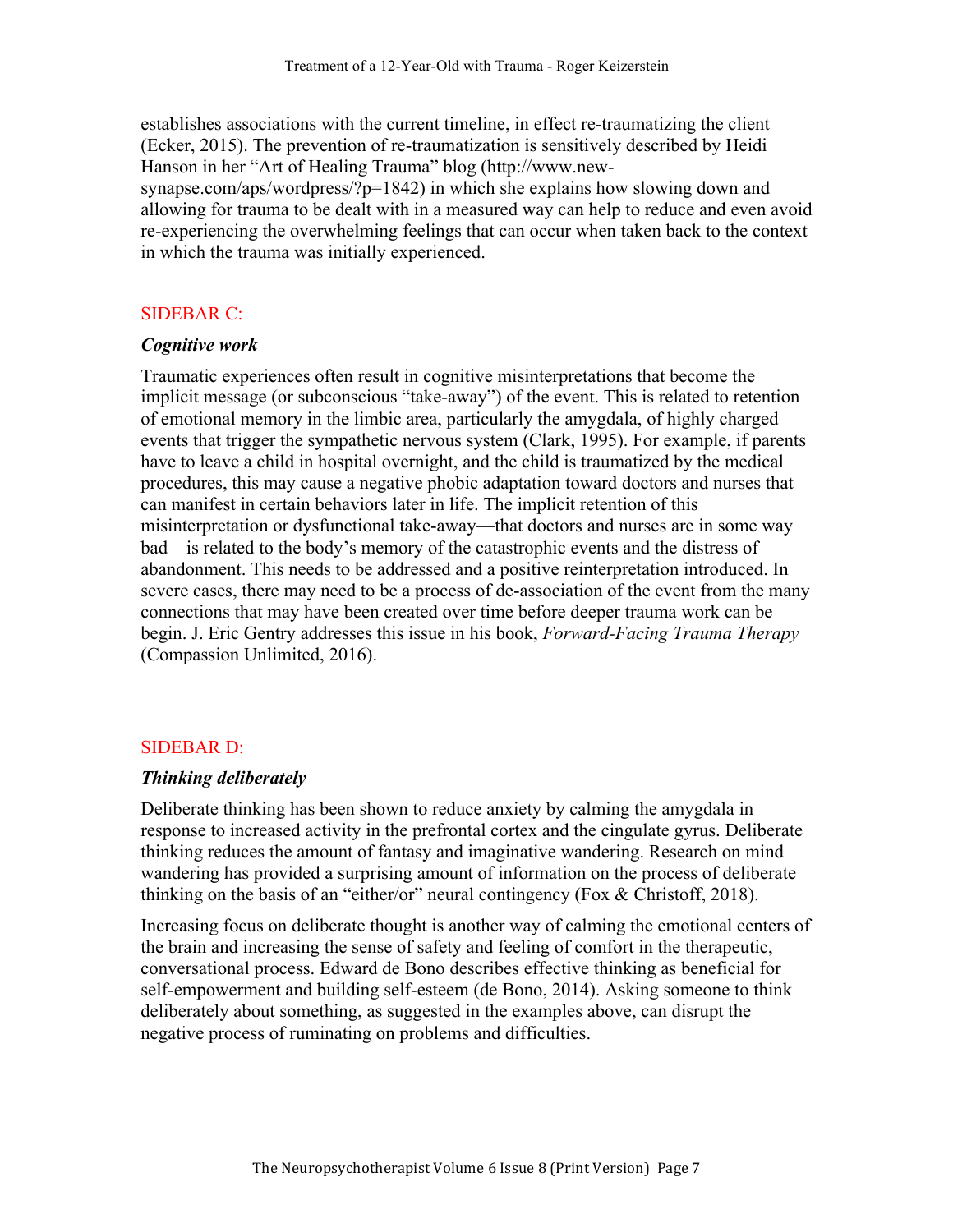## SIDEBAR E:

# *Capital "T" trauma and lower-case "t" trauma*

Capital "T" traumas are usually caused by severe events, such as life-threatening confrontations, and have a single event catastrophic impact on the autonomic nervous system, causing a high degree of emotional dysregulation in the form of post-traumatic stress symptoms.

Lower-case "t" traumas can occur over time and are usually of less intense impact. Growing up in an unstable home due to financial stressors, alcoholism of a parent, or the mental illness of a sibling can cause lower-case traumas. "Post-traumatic-like" behaviors of parents or grandparents, inadvertently passed on to their offspring, or constant exposure to media coverage of terrorism, can also be sources of lower-case "t" traumas.

Both types of trauma result in emotional dysregulation and an inability to sustain periods of calm or relaxation without assistance or unhealthy symptom reduction such as alcohol consumption and/or drug use. Peter Levine describes a series of gentle, self-nurturing exercises to treat trauma pockets in the body in his book *Healing Trauma: A Pioneering Program for Restoring the Wisdom of Your Body* (Sounds True, 2008).

For more information, see Barbash (2017).

## **References**

- Barbash, E. (2017, March 13). The different kinds of trauma: Small "t" versus large "T". *Psychology Today*. Retrieved from https://www.psychologytoday.com/au/blog/trauma-and-hope/201703/differenttypes-trauma-small-t-versus-large-t
- Clark, G. A. (1995). Emotional learning: Fear and loathing in the amygdala. *Current Biology, 5*, 246–248. doi:10.1016/S0960-9822(95)00050-9
- De Bono, E. (2014). Deliberate thinking: The most important human resource. Retrieved from https://www.debono.com/deliberate-thinking/
- Ecker, B. (2015, January). Understanding memory reconsolidation. *The Neuropsychotherapist, 10*, 4–22.
- Fox, K., & Christoff, K. (Eds.). (2018). *The Oxford handbook of creative thought: Mindwandering, creativity, and dreaming*. Oxford, United Kingdom: Oxford University Press.
- Gentry, J. E. (2016). *Forward-facing trauma therapy: Healing the moral wound.* Sarasota, FL: Compassion Unlimited.
- Helping children talk about difficult topics. (2017, June 13). Retrieved from https://developingminds.net.au/articles-for-professionals/2017/6/13/helpingchildren-talk-about-difficult-topics
- Mehl-Madrona, L., & Mainguy, B. (2014). Introducing healing circles and talking circles into primary care. *The Permanente Journal*, *18*(2), 4–9.